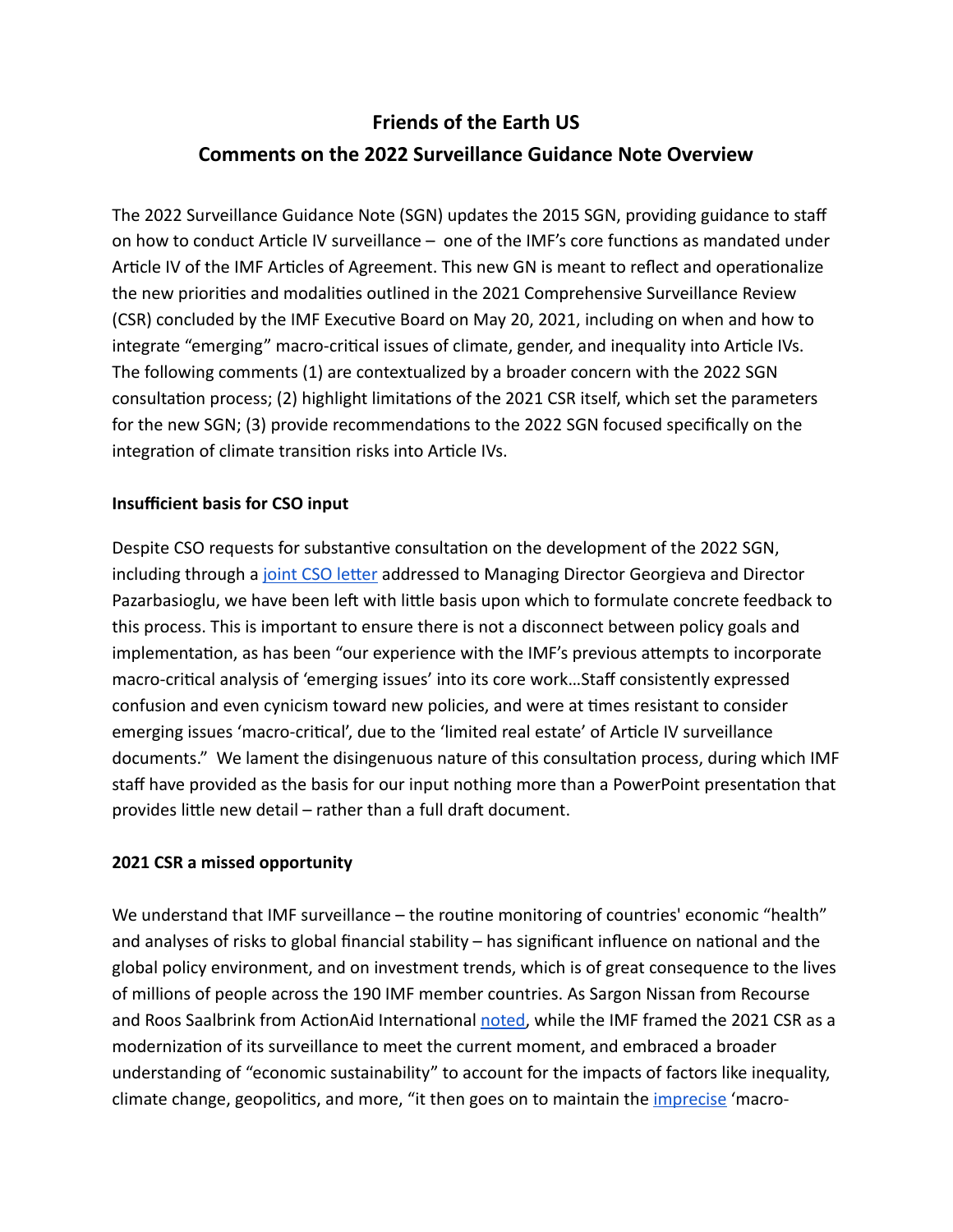criticality' standard." As a result, the 2021 CSR represents a missed opportunity to systematize the approach to incorporating macro-critical issues like gender and economic inequality and climate change into the Fund's surveillance, which we fear will remain inconsistent and inadequate. In addition, the Fund fails to reflect on how these issues interact with one another, as well as on how the Fund's own traditional policy advice contributes to aggravating these.

It is heartening that in the [2021 CSR](https://www.imf.org/en/Publications/Policy-Papers/Issues/2021/05/18/2021-Comprehensive-Surveillance-Review-Background-Paper-on-Integrating-Climate-Change-into-460303) the Fund has finally acknowledged that both physical and transition risks from climate change present macroeconomic challenges to countries. However, while acknowledging that "transition management is a possible topic for every country with an NDC", the Fund does not then detail when and how the Fund will include this in Article IVs. Concerningly, the IMF's new *[Strategy to Help Members Address Climate Change Related Policy](https://www.imf.org/en/Publications/Policy-Papers/Issues/2021/07/30/IMF-Strategy-to-Help-Members-Address-Climate-Change-Related-Policy-Challenges-Priorities-463093)  [Challenges](https://www.imf.org/en/Publications/Policy-Papers/Issues/2021/07/30/IMF-Strategy-to-Help-Members-Address-Climate-Change-Related-Policy-Challenges-Priorities-463093)* released in July 2021 outlines the Fund's intent to cover climate transition risk management only every 5-6 years across all member countries. This is not aligned with the needed global decarbonization timeline being discussed by scientists and energy market experts. Also, the IMF only commits to support the 20 largest emitters to address policy challenges of climate mitigation at least every three years, and it does not go so far as to oblige them to undertake these analyses, as it did countries that were "systemically important" to managing risks in the global financial system following the 2008 global financial crisis. Considering these significant shortcomings, which are not an exhaustive list, it is hard to see how the 2021 CSR is fit for purpose in guiding the Fund's surveillance to meet the current moment.

### **Recommendations to SGN regarding the integration of climate transition risk analyses**

*- "Do no harm" : Ensure that IMF policy advice does not enable fossil fuel expansion and undermine a just energy and economic transition* 

As recommended in a [joint civil society submission to the 2021 CSR](https://www.google.com/url?sa=t&rct=j&q=&esrc=s&source=web&cd=&ved=2ahUKEwj8oO_D2u33AhVXh1wKHf_5BXAQFnoECAIQAQ&url=https://www.brettonwoodsproject.org/wp-content/uploads/2021/03/A-Proposed-Framework-for-IMF-Engagement-in-Country-level-Surveillance-on-Macrostructural-Issues-Inequality-Gender-and-Climate-Change.pdf&usg=AOvVaw0Bs-V75e_77CaymAe1iNdA), "The IMF should, at a minimum, adopt a 'do no harm' approach and commit to ensuring, via ex-ante assessments, that IMF policy recommendations do not actively exacerbate inequalities or undermine countries' ability to meet their human rights obligations, or achieve the Sustainable Development Goals and their Nationally Determined Contributions under the Paris Climate Agreement."

With regards to climate change, a 2022 [brief](https://1bps6437gg8c169i0y1drtgz-wpengine.netdna-ssl.com/wp-content/uploads/2022/04/IMF_Brief_v3_041822.pdf) by Friends of the Earth US, Gender Action, Urgewald, Recourse, and Oil Change International on 6 steps the IMF should take to stop *enabling fossil fuels* further recommends that the IMF take steps to ensure that IMF policy recommendations do not enable fossil fuel expansion and undermine a just energy and economic transition across IMF member countries. This means ensuring no support for fossil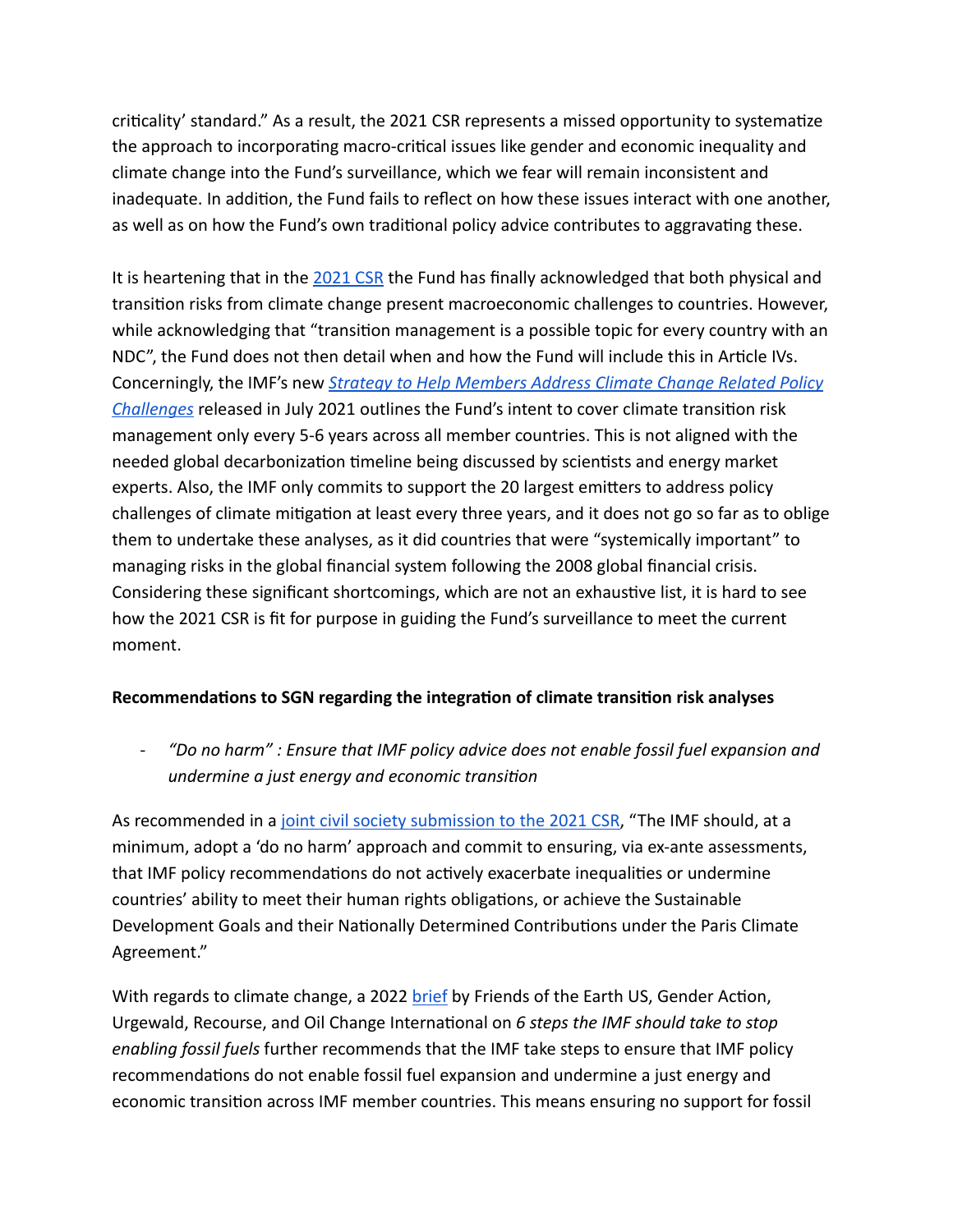fuel *producer* subsidies and incentives –i.e. policy and tax reforms that make fossil fuel investments more profitable, like tax breaks for oil companies and low royalty rates; properly analyzing the risks of fossil fuel investments/dependency in a transitioning world; not limiting fiscal space through promotions of fiscal consolidation, for example; not encouraging countries to address sovereign debt by increasing their dependence on fossil fuels; and by adopting more sober fossil fuel revenue projection methodologies. As recommended in a [report](https://www.actionaidusa.org/wp-content/uploads/2021/08/IMF-x-climate-FINAL-1.pdf) by the Bretton Woods Project and ActionAid USA, the IMF should also re-evaluate its advice on privatization, "particularly given the risks of compensation claims for stranded fossil fuel assets by private investors, and instead support governments to strengthen public institutions and public services, so that they can effectively respond to climate change."

#### *- Help countries manage climate transition risks*

The Fund should help countries analyze the risks to country economies posed by the green transition, especially but not limited to those countries dependent on fossil fuel exports and imports, on the brink of new fossil fuel development, or considering new power-purchase agreements for fossil-fuel based electricity.

This includes helping fossil-fuel dependent countries to identify when there is a need to diversify their economies and divest from fossil fuels to avoid fiscal and financial risks, and help countries do this in a way that is fiscally sound and financially stable. This should include recommendations to unwind from investor-state dispute settlement (ISDS) provisions in free trade agreements and bilateral investment treaties – which allow foreign companies to sue host governments for canceling projects or limiting investments – that jeopardize the fiscal and financial aspects of a country's transition.

Among the types of risks associated with the green transition that the IMF should also support countries with is the risk that [mixed-ownership fossil fuel projects](https://www.v-20.org/resources/macrofinancial-risks-in-climate-vulnerable-developing-countries-and-the-role-of-the-imf-towards-a-joint-v20-imf-action-agenda) pose to host country government balance sheets if they don't perform as expected and become stranded assets. The IMF could help determine which parties hold affected assets and related liabilities of fossil-fuel lock-in and non-performing stranded risk between the financial sector, public sector, and major economy export credit agencies, and point to any nationally unfavorable risk-sharing arrangements. Such an analysis can help the IMF to guide governments on how to better manage risk exposures. In addition, this can be linked to financing facilities to help countries reduce fiscal pressures related to transition risks, through refinancing fossil fuel contracts, and through other means.